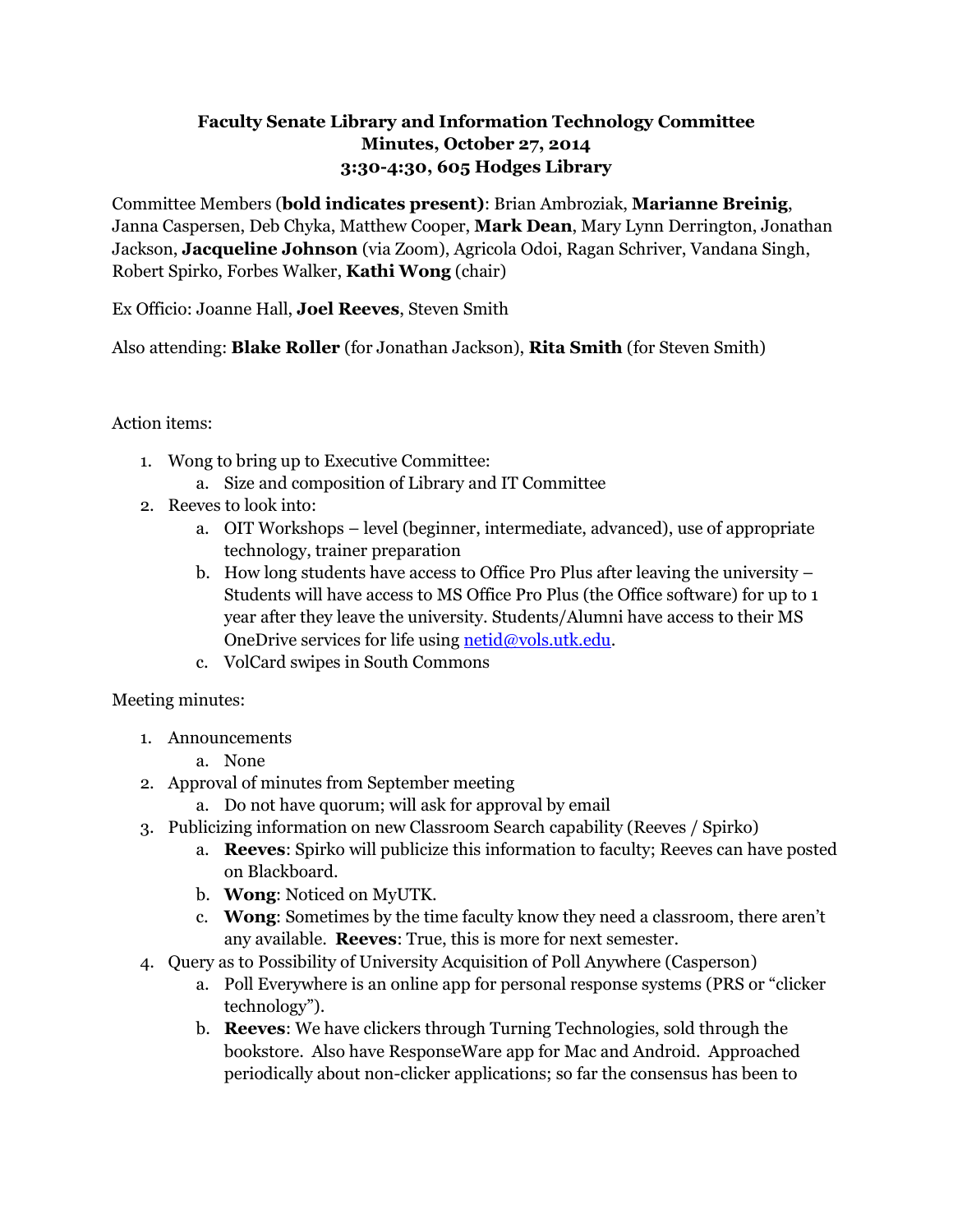maintain Turning Technologies. Prefer that students have one device that moves from class to class.

- c. **Breinig**: Asked her students; last year every student had a clicker; this year only one student wanted to use ResponseWare rather than a clicker.
- d. **Wong**: Poll Everywhere brings up the data right away. **Breinig**: Turning Technologies can be set to do that.
- e. **Reeves**: The student who brought this up is welcome to join the committee that evaluates PRS.
- f. **Wong**: Student who asked about this is a GTA, so she can't require student use; it needs to be approved through the department. Have to get approval for anything required that costs money. GTAs don't have time to go through the process; they want to use the technology quickly. **Reeves**: Certain classes require clickers; not sure what the approval procedure is. But we have a standard; if they want to use clickers, must use the approved clicker. **Breinig**: When the bookstore asks for orders, just includes clickers. **Wong**: GTAs and lecturers don't have the authority to require clickers. **Reeves**: Could departments simply say, "If you want to use a clicker must use the UTK standard"?
- g. **Wong**: There are things on the web that people want to try, but they would have to pay for a corporate subscription. Would be nice to have some kind of lab where instructors could test out different technologies. It's expensive for instructors, but not so expensive for OIT. **Reeves**: Small amounts add up. Doesn't want software sprawl. Happy to talk about instructional technology, but prefers to encourage approved tools. **Breinig**: If we ask vendors for a demo project, we might get sample technology for free. **Wong**: TENNTLC encourages exploration; might be good to work through that office.
- 5. Evolution of Proposed Resolution on Minimal Technology in the Classroom (Wong)
	- a. Have been talking about this for at least a year.
	- b. **Wong**: Brian Ambroziak is on the Classroom Technology Committee. Would like to support that committee but not duplicate its efforts. Suggests tabling this for now.
	- c. **Breinig**: Could offer input. **Wong**: We are fortunate that Spirko was on both the Library and Information Technology and Classroom Technology committee and that Ambroziak is now.
	- d. **Breinig**: Rather than a resolution, could we have in our minutes a discussion of concerns, especially for people who teach in many classrooms.
	- e. **Dean**: Is there a timeline? **Reeves**: Biggest driver is University Center going offline. Looking at taking over a lot of space and assigning it through a central repository. From an OIT perspective, standardization is important. Need to balance cost against durability and ease of use. Right now baseline cost is \$25,000-\$30,000 to outfit a room.
	- f. **Breinig**: Could we use commercial technology (big screen TVs) rather than projectors or SMART Boards? **Reeves**: Looking into different options, including special painted walls. But again, standardization is important for quick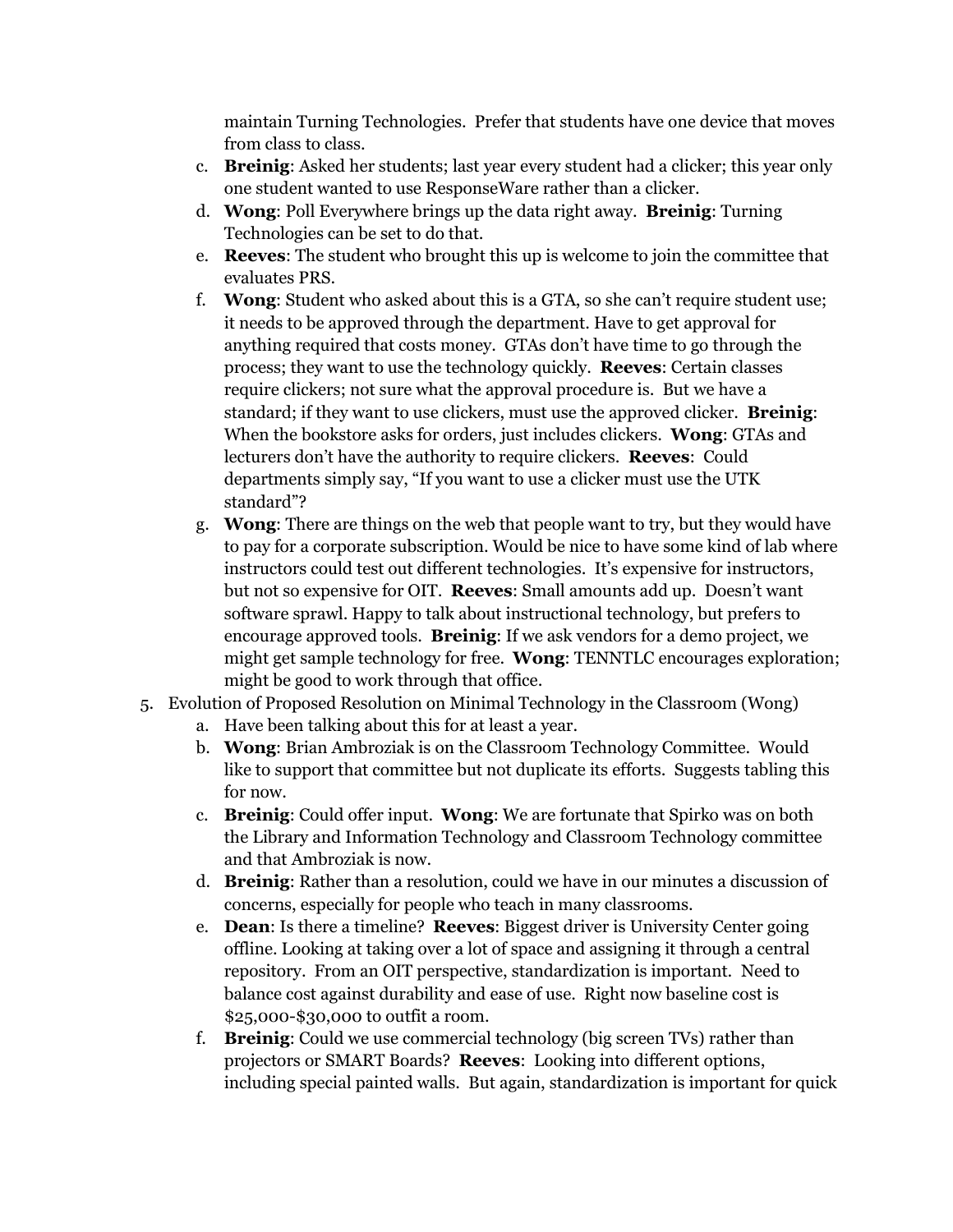response to issues. Classroom Tech committee and faculty are working on "what they want."

- g. **Wong**: We have more and more students and fewer and fewer classrooms; it's almost more a space issue than a technology issue, and a matter of assigning people who use the technology to the Technology Enhanced Classrooms. **Reeves**: That committee deals with technology, furniture, etc.; another committee is looking at the space issue.
- h. **Wong**: Suggests we table this for now. **Breinig**: Get departments together to decide what they need for their classes, and to insist that their classes be scheduled in appropriate rooms. **Dean**: Hopefully department heads will participate in survey and meetings.
- 6. Membership / Scope / Utility of this Committee
	- a. **Committee Charge**: Duties of the Library and Information Technology Committee include: (1) identifying, reviewing, and recommending information technology policies;(2) representing the Faculty Senate on key university committees that address information technology; (3) reporting to the Faculty Senate on key information technology issues and developments that affect the campus; and (4) ensuring that library services and collections meet the teaching, research, and public service needs of the campus communities with particular focus on library policies and procedures that facilitate use of resources.
	- b. **Wong:** At the request of the Senate president we should review what this committee is and does. All committees except FSLIT are very broad-based; this committee is fairly narrow, but various miscellaneous issues come up at the university. For example, the question of book ordering, which has changed so much – options now include hardback, loose-leaf, digital texts, and more. Hard for bookstore, but important for faculty that students have books on the first day. There is a committee looking into that, but there is no committee for the bookstore, no committee for scheduling (e.g., whether to have classes the day before Thanksgiving).
	- c. **Question to the committee**: should this committee broaden its scope? **Dean**: Would the committee change its name, then? **Reeves/Wong**: Would have to. **Breinig**: This committee overall is an informational committee; it informs the faculty of what is going on and our issues. **Reeves**: Is textbook issue under Teaching and Learning? **Wong**: Yes, and that committee was going to work with Undergraduate Council, but it isn't just an issue for them. **Breinig**: Was on T&L committee several years ago, and it mostly worked on Chancellor's Awards and observing classes. **Wong**: I believe that is their charge; they are a council rather than a committee. **Reeves**: Then what does Nominations and Awards committee do? (General discussion) **Johnson**: N&A is for nominating faculty senators, for example, but hasn't met yet. **Wong**: What about Faculty Affairs? **Breinig**: They report a lot of work. **Reeves**: Would be very careful about taking on anything. Looking at this, there are areas that seem to fall more under other committees. **Breinig**: Like the bookstore, this is changing for all bookstores; this is the new model. No committee can fix that.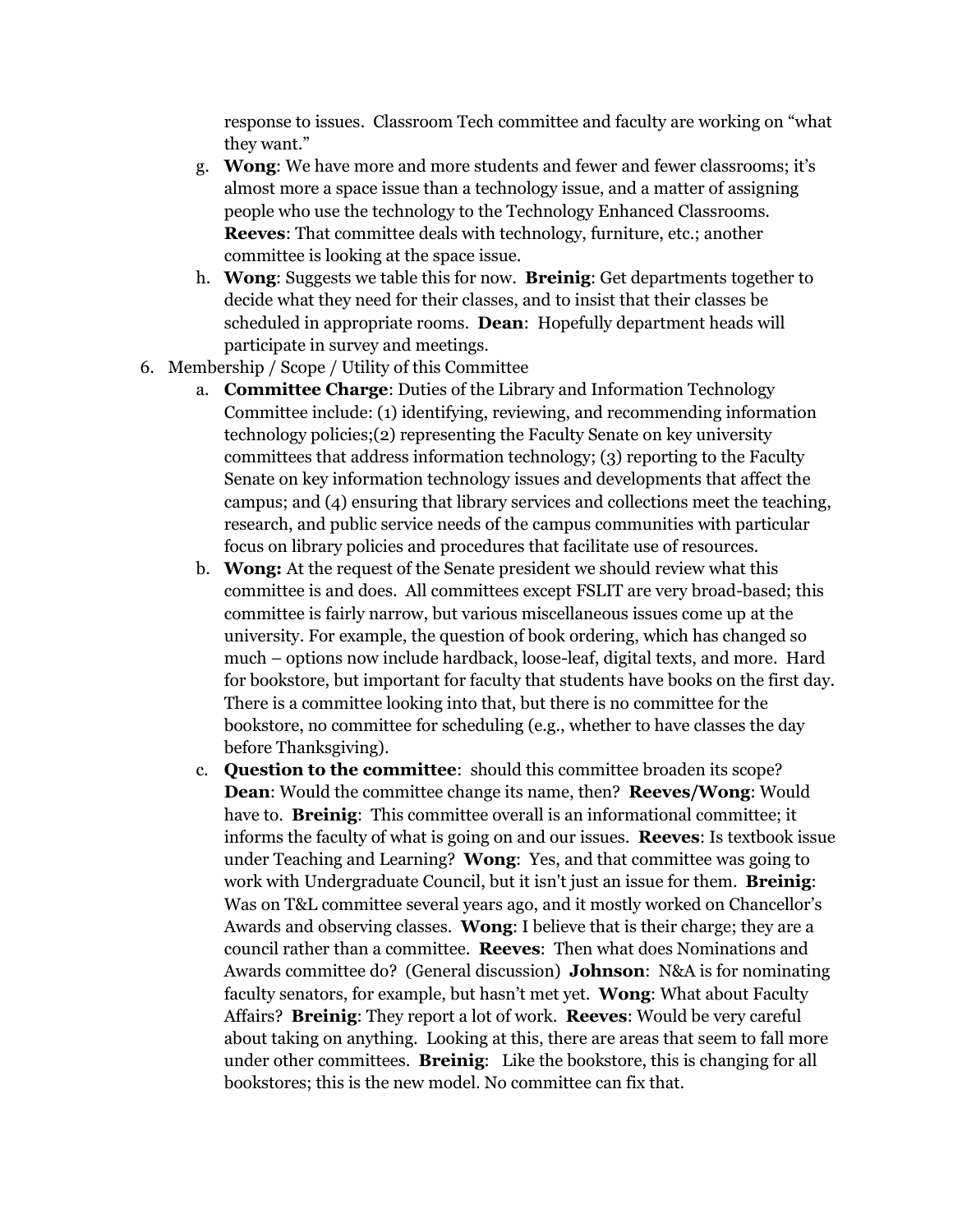- d. **Wong**: Also question about membership on committees; are people on multiple committees? **Breinig and Dean**: Yes, on two committees. **Wong**: All the committees are quite large. **Breinig**: Given the trouble getting quorum, fewer people might be better: **Wong**: And if people are on fewer committees, they might be more likely to attend. **Wong**: Perhaps this committee could be smaller in the future. **Reeves**: Not sure how the size was decided. **Breinig**: Two different small committees were merged into a larger committee.
- e. **Wong**: Question about mix of personnel; non-tenure track and tenure track. **Breinig**: Want a mix because of different types of classes taught and different technologies used. **Wong**: Can bring up at Executive meeting. **Dean**: People are just appointed to different committees. The committee could announce that it is taking up certain issues, and ask people if they are interested.
- 7. UTSI Library (Johnson)
	- a. **Johnson:** A faculty member is wondering about scanning and preserving documents in UTSI library, and getting the books back in order and cataloged (no librarian last few years; only one clerical staff member); wondering about getting assistance from UTK. **Wong**: A library member comes to this meeting, and there are some library people on the committee; someone should be able to help.
	- b. **Smith**: UTSI library does not report to UTK library administratively; would need to bring to Dean. There is an Engineering Librarian at UTK who assists with collection development. Not sure who at UTSI is administratively responsible for the library; UTK Dean would need to make contact with appropriate UTSI administrator. Will email Johnson for more details and suggestions for people to contact.
- 8. OIT Workshops (Breinig)
	- a. **Breinig:** Faculty have a lot of different levels of preparation, from very new to very advanced, but most workshops are geared toward the very new. Would like to see offerings for more advanced material. Has talked to colleagues and they say the workshops are useless. For example, attended a Prezi workshop; had never heard of it, but assumed it was going to be advanced. Went online the night before and worked through tutorial, and knew more than the instructor did. For another workshop, was asked to bring computer and then told to load large files from a CD (and new computers don't have CDs). The technology that we use (newer computers without optical drives) wasn't even implemented in the workshop.
	- b. **Reeves**: Will look into that and take steps. **Breinig**: Should at least say the level of the workshop. Need to advertise in advance, tell people that the workshop is more advanced, something that an expert knows.
	- c. **Dean**: Do you respond to requests for types of training? **Reeves**: We have our workshops on our website; we send it out through multiple paths. Anything new, we'd look into and tell you, "This is what we support" or "give us some time to get up to speed." For example, we're getting ready to roll out Lynda.com, but first we needed to get authentication working, and needed to train our own staff before making it available to the university community.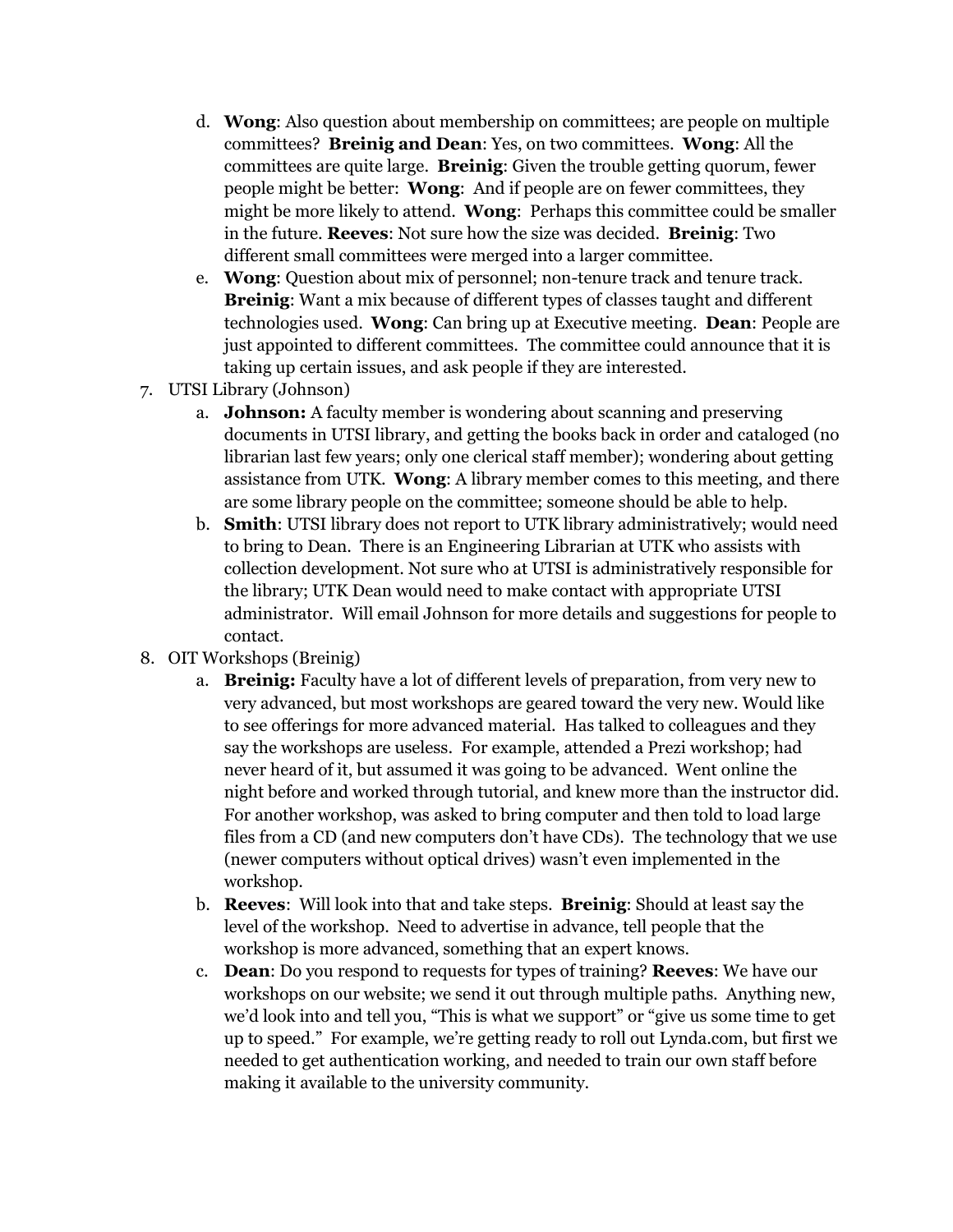- d. **Wong**: Can you request training in something that is not otherwise offered? **Reeves**: Certainly, but we can only train what we know. **Wong**: For example, using tables in MS Word to produce nice looking exams. **Reeves**: Ask, and we can assign someone to get up to speed on that. **Wong**: Could utilize faculty to do training. **Reeves**: No problem with that; also work with TTLC.
- 9. Newton cluster (Reeves)
	- a. **Reeves:** Talked earlier about Newton and merging it with JICS; that proposal is tabled for now.
	- b. **Dean**: At Cherokee farm, trying to get someone to establish a data center. **Reeves**: We're looking at that. **Dean**: Cisco was interested in a Data Center Technology Research Center which could house a variety of equipment. **Reeves**: Last year looked at backup data center in Kingston Pike Building; was cost prohibitive to put in accessible racks. Could put experimental stuff in Stokely Management, but people do need to be escorted through there. **Dean**: Something will have to happen long term. It will depend on other partners. Think you made a good decision on JICS.
- 10. OneDrive for Business and Google Drive (Breinig)
	- a. **Breinig**: Will you keep up T-Storage, or will that be retired? **Reeves**: Looking at next generation T-Storage; will have to offer some on-premise storage, but need to consider scale and scope. **Breinig**: Likes that T-Storage appears in Windows as a drive. **Reeves**: OneDrive for Business does appear as a drive. To create a folder you have to go to the web interface, but then can drag and drop from Windows Explorer. That's an educational issue, teaching people how to work with the new product. **Breinig**: Just wants to know what to tell people. **Reeves**: Google and MS are both encrypted at rest. Don't have HIPAA language in the Google contract because would have to turn off a number of services. Both going to unlimited storage. Need to look at future solutions for on-premises vs. cloud. People need to be careful about signing off on Terms and Conditions (e.g. Dropbox for Business).
	- b. **Dean**: Does Google guarantee backup? **Reeves**: They aren't going to lose their data center; that's multiply replicated, but not sure what the conditions are if you delete a document.
	- c. **Wong**: Dropbox for Business is different from Personal? **Reeves**: Yes. Both are at risk if you're putting UT information on the Dropbox (e.g., student information, letters to students, committee work).
	- d. **Wong**: This is the first I've ever heard about T-Storage. **Dean**: A lot of people are in that boat. **Roller**: Last year you had notices on every lab computer reminding people to save to T-Storage. **Reeves**: Leadership Team talked about a list of things that every project and service needs to know about communication. There are upwards of 40 mechanisms, and we put information out to all of them, but people still don't know. We have articles in the *Beacon*, advertisements, on Blackboard, on MyUTK. **Dean**: And send a tweet? **Reeves**: We did, and on posted on Facebook.
	- e. **Roller**: Office 365, which includes OneDrive, can be deactivated and transferred to another machine. Reeves: Students have one year after graduating (or leaving